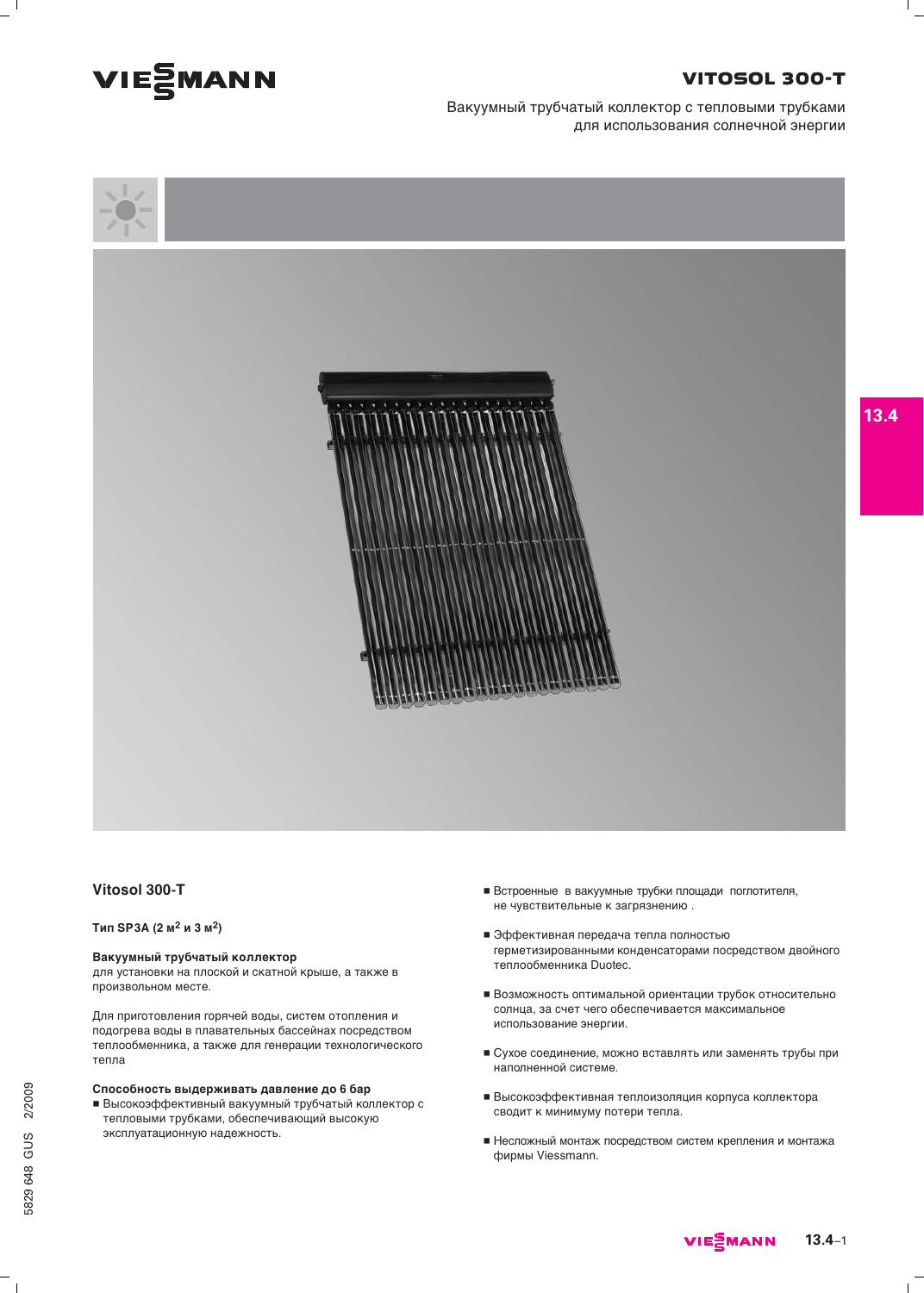### **VITOSOL 300-T**

 $=$  $\frac{1}{1}$ 

 $13.4$ 

### Отдельные коллекторы

| <b>Гелиоустановка</b>                                                                      | Площадь поглотителя (м <sup>2</sup> )  |                                                     |                           |                         |                           |  |                                               |
|--------------------------------------------------------------------------------------------|----------------------------------------|-----------------------------------------------------|---------------------------|-------------------------|---------------------------|--|-----------------------------------------------|
|                                                                                            | $\overline{2}$                         | $\overline{\mathbf{3}}$                             | $\overline{4}$            | $\overline{5}$          | 6                         |  | Гр. мат. 40                                   |
| Для коллекторных панелей заказать<br>указанное количество отдельных<br>коллекторов         |                                        |                                                     |                           |                         |                           |  |                                               |
| Vitosol 300 T, THIT SP3A<br>2 <sup>2</sup>                                                 | $\mathbf{1}$<br>SK01430                |                                                     | $\overline{2}$<br>SK01430 | $\mathbf{1}$<br>SK01430 |                           |  | Коли-<br>чество<br>№ заказа/<br>ШT.           |
| Vitosol 300 T, THIT SP3A<br>3 M <sup>2</sup>                                               |                                        | $\mathbf{1}$<br>SK01431                             |                           | $\mathbf{1}$<br>SK01431 | $\overline{2}$<br>SK01431 |  | Коли-<br>чество<br>$N^{\circ}$ заказа/<br>шт. |
|                                                                                            | $2077 -$                               | $3115 -$                                            | $4154 -$                  | $5192 -$                | $6230 -$                  |  | Евро<br>всего                                 |
| Соединительные трубы (1 пара)<br>с теплоизоляцией, для соединения отдельных<br>коллекторов |                                        |                                                     |                           | 7296485<br>$70, -$      |                           |  | $N^{\circ}$ заказа<br>Евро                    |
| Комплект для присоединения<br>коллекторной панели площадью максимум<br>$15M$ <sup>2</sup>  | 7296 487<br>$92 -$                     |                                                     |                           |                         |                           |  | $N^{\circ}$ заказа<br>Евро                    |
| Технические данные отдельного<br>коллектора                                                | <b>Тип S</b><br>P3A<br>$2 \text{ m}^2$ | <b>Тип S</b><br>P <sub>3</sub> A<br>$3 \text{ m}^2$ |                           |                         |                           |  |                                               |
| Площадь брутто<br>Площадь поглотителя<br>Площадь апертуры                                  | 2,87<br>2,00<br>2,15                   | 4,32<br>3,02<br>3,23                                |                           |                         |                           |  | M <sup>2</sup>                                |
| Размеры<br>ширина<br>высота<br>глубина                                                     | 1420<br>2040<br>143                    | 2129<br>2040<br>143                                 |                           |                         |                           |  | <b>MM</b>                                     |
| <b>Macca</b>                                                                               | 58                                     | 87                                                  |                           |                         |                           |  | <b>КГ</b>                                     |

 $\overline{1}$ 

 $\frac{1}{2}$ 

 $\overline{\phantom{a}}_1$